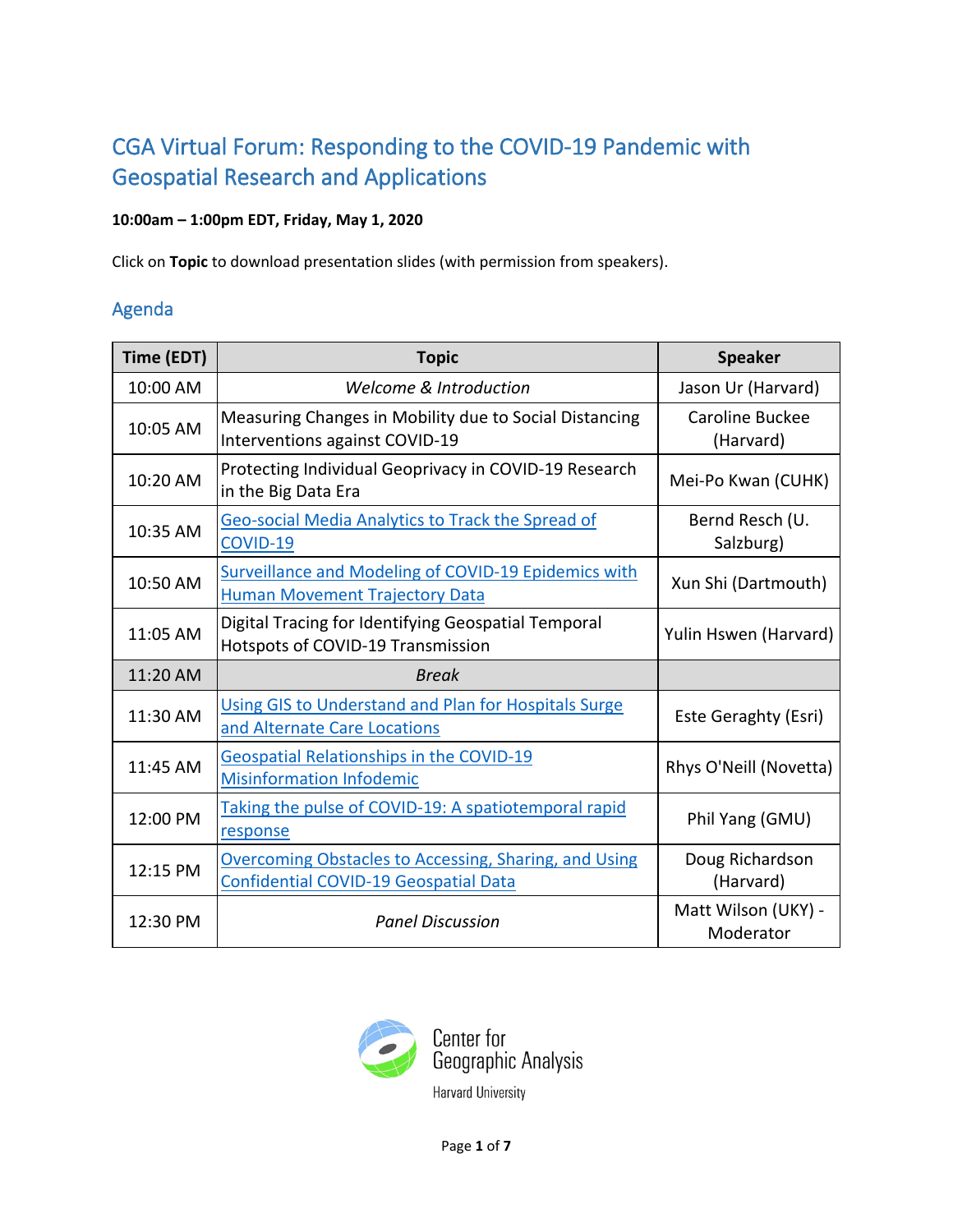# Abstracts and Biography

### Measuring Changes in Mobility due to Social Distancing Interventions against COVID-19 Caroline Buckee (Harvard)

**Abstract**: The COVID-19 Mobility Data Network aims to "provide daily updates to decision-makers at the state and local levels on how well social distancing interventions are working." This program is led by Caroline Buckee, Satchit Balsari, and Andrew Schroeder. The team is made up of a network of infectious disease epidemiologists located at universities around the world, working in partnership with tech companies — including Facebook, Camber Analytics, and Cuebiq — to use aggregated mobility data in support of the COVID-19 response.



Dr. Caroline Buckee is an Associate Professor of Epidemiology and Associate Director of the Centre for Communicable Disease Dynamics at Harvard T.H. Chan School of Public Health. Her work is focused on understanding the mechanisms driving the spread of infectious diseases that impact the most vulnerable populations worldwide, particularly malaria. Before coming to Harvard, Dr. Buckee completed a D.Phil. at the University of Oxford, and Omidyar and Wellcome Trust fellowships at the Santa Fe Institute and the Kenya Medical Research Institute, respectively, where she analyzed malaria parasite evolution and epidemiology. Dr. Buckee's group uses a range of mathematical models,

experimental and genomic data, and "Big Data" from mobile phones and satellites to understand how human pathogens spread and may be controlled. Her work has appeared in high profile scientific journals such as Science and PNAS, as well as being featured in the popular press, including CNN, The New Scientist, Voice of America, NPR, and ABC. Dr. Buckee was featured as one of MIT Tech Review's 35 Innovators Under 35, a CNN Top 10: Thinker, and Foreign Policy Magazine's 100 Global Thinkers.

#### Protecting Individual Geoprivacy in COVID-19 Research in the Big Data Era Mei-Po Kwan (CUHK)

**Abstract**: Over 1200 research articles on COVID-19 have been published to date. Some of the key findings helpful for controlling its spread include: (a) drastic intervention measures (e.g., mobility restrictions) could mitigate the spread of COVID-19, and (b) including active strategies such as widespread testing, contact tracing, and quarantine is more effective than using only passive physical distancing strategies. Geospatial big data and methods have tremendous potential for supporting the development and implementation of some of these active strategies. For example, to effectively conduct contact tracing and quarantine, high-resolution individual space-time data (e.g., GPS) can be used to detect human mobility patterns, identify individuals who are in close contact (co-location in space and time), and prevent disease transmission through social networks (spatial social networks identification). However, the need to protect individual privacy (including geoprivacy) can be a major challenge in the process because certain conventional methods of privacy protection (e.g., aggregation) cannot be applied due to the need for highly accurate location data. In this presentation, I will first discuss how geospatial big data analytics can be used to assess COVID-19 mitigation strategies (e.g., evaluating the effectiveness of physical distancing) and the associated risk of geoprivacy breach (e.g., reidentification). I will then discuss how geospatial methods can be used to protect individual privacy when using high-resolution geospatial big data in COVID-19 research. I will also present some of the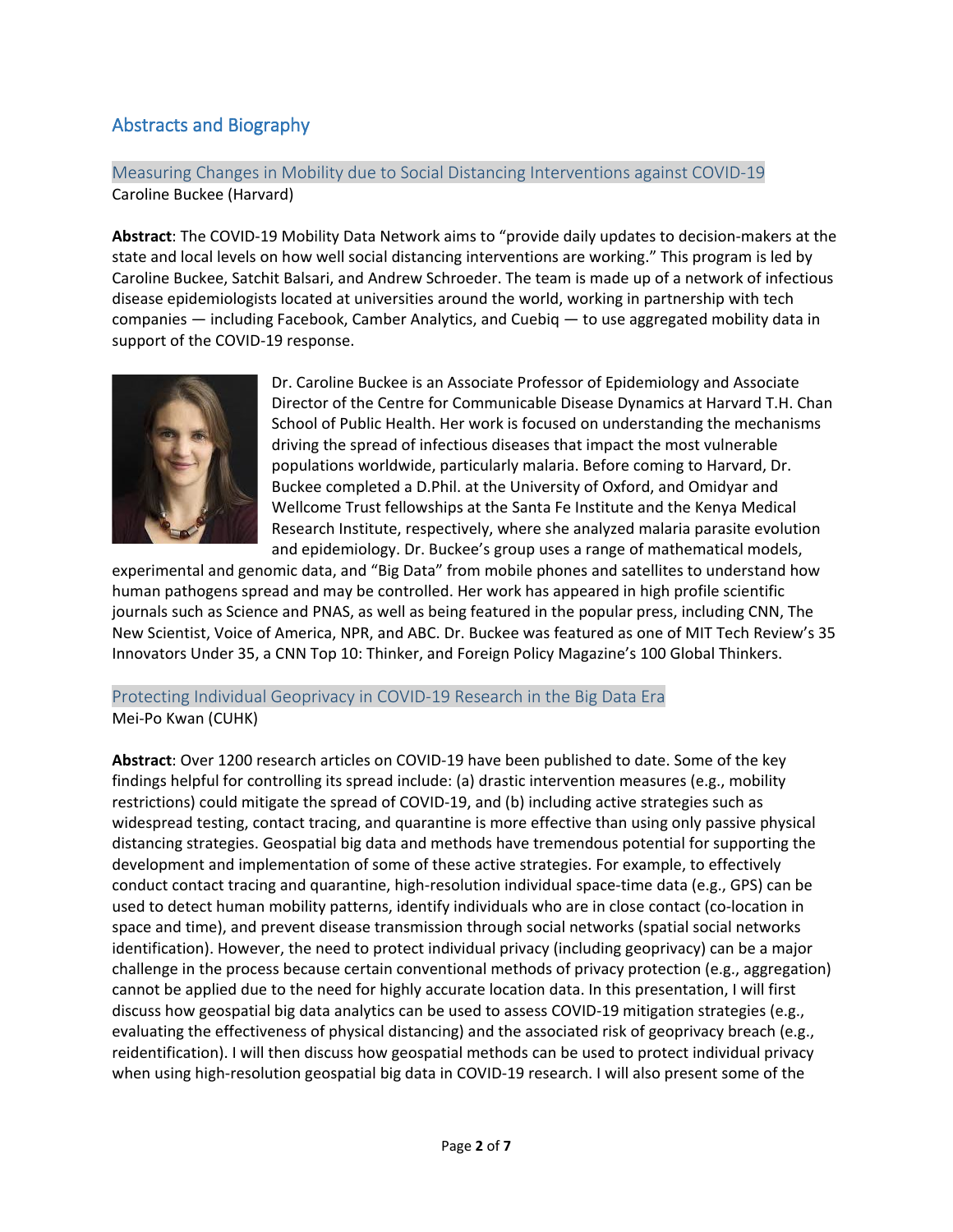recent advances in this research area relevant to controlling the spread of COVID-19 (including newly developed disclosure risk assessment methods).



Mei-Po Kwan is Choh-Ming Li Professor of Geography and Resource Management and Director of the Institute of Space and Earth Information Science at the Chinese University of Hong Kong. Kwan is Fellow of the U.K. Academy of Social Sciences, the American Association for the Advancement of Science (AAAS), the American Association of Geographers (AAG) and the John Simon Guggenheim Memorial Foundation. She has received many prestigious honors and awards, including the Distinguished Scholarship Honors from the AAG and a Research Award from the US University Consortium for Geographic Information Science. Kwan has been included in the 2019 Highly Cited Researchers list by the Web of Science Group.

She has delivered over 230 keynote addresses and invited lectures in more than 20 countries. Kwan's research interests include environmental health, sustainable cities, human mobility, urban/social issues in cities, and GIScience. Her recent collaborative projects include the development of a Geospatial Virtual Data Enclave (GVDE) for sharing and analyzing confidential geospatial data, and examination of the health risks of female sex workers, adolescent and adult participation in high-risk drug use, individual exposure to air pollution and noise, and environmental influences on physical activity. More information about Kwan is available at [http://meipokwan.org.](http://meipokwan.org/)

# Geo-social Media Analytics to Track the Spread of COVID-19

Bernd Resch (U. Salzburg)

**Abstract**: The epidemiology of airborne infectious diseases such as the coronavirus SARS-CoV-2 is an inherently spatio-temporal phenomenon. Moving through time and space, a disease can be tracked by interpreting geographical data such as medical incidence and news reports, but also from informal accounts such as geolocated social media posts. Statistical models for disease outbreak monitoring and prediction can make use of this fact by incorporating the data from a region of interest, as well as their respective neighbourhood. Aiming at the analysis of disease patterns, we employ and extend a wide range of from the fields of geostatistics, geo-machine learning and natural language processing. Further, we develop our methods with the aspects of data privacy and handling personalised data in mind, resulting in a strong privacy-by-design aspect of our work. Through our analysis, we are able to identify spatial COVID-19 hot spots and track them through space and time in near real time.



Bernd Resch is an Associate Professor at University of Salzburg's Department of Geoinformatics - Z\_GIS and a Visiting Scholar at Harvard University (USA). Bernd Resch did his PhD in the area of "Live Geography" (real-time monitoring of environmental geo-processes) together with University of Salzburg and MIT. His research interest revolves around understanding cities as complex systems through analysing a variety of digital data sources, focusing on developing machine learning algorithms to analyse human-generated data like social media posts and physiological measurements from wearable sensors. The findings are relevant to a number of fields including urban research, disaster management, epidemiology,

and others. Bernd received the Theodor Körner Award for his work on "Urban Emotions". Amongst a variety of other functions, he is an Editorial Board Member of IJHG, IJGI and PLOS ONE, a scientific committee member of various international conferences (having chaired several conferences), an Associated Faculty Member of the doctoral college "GIScience", and an Executive Board member of Spatial Services GmbH.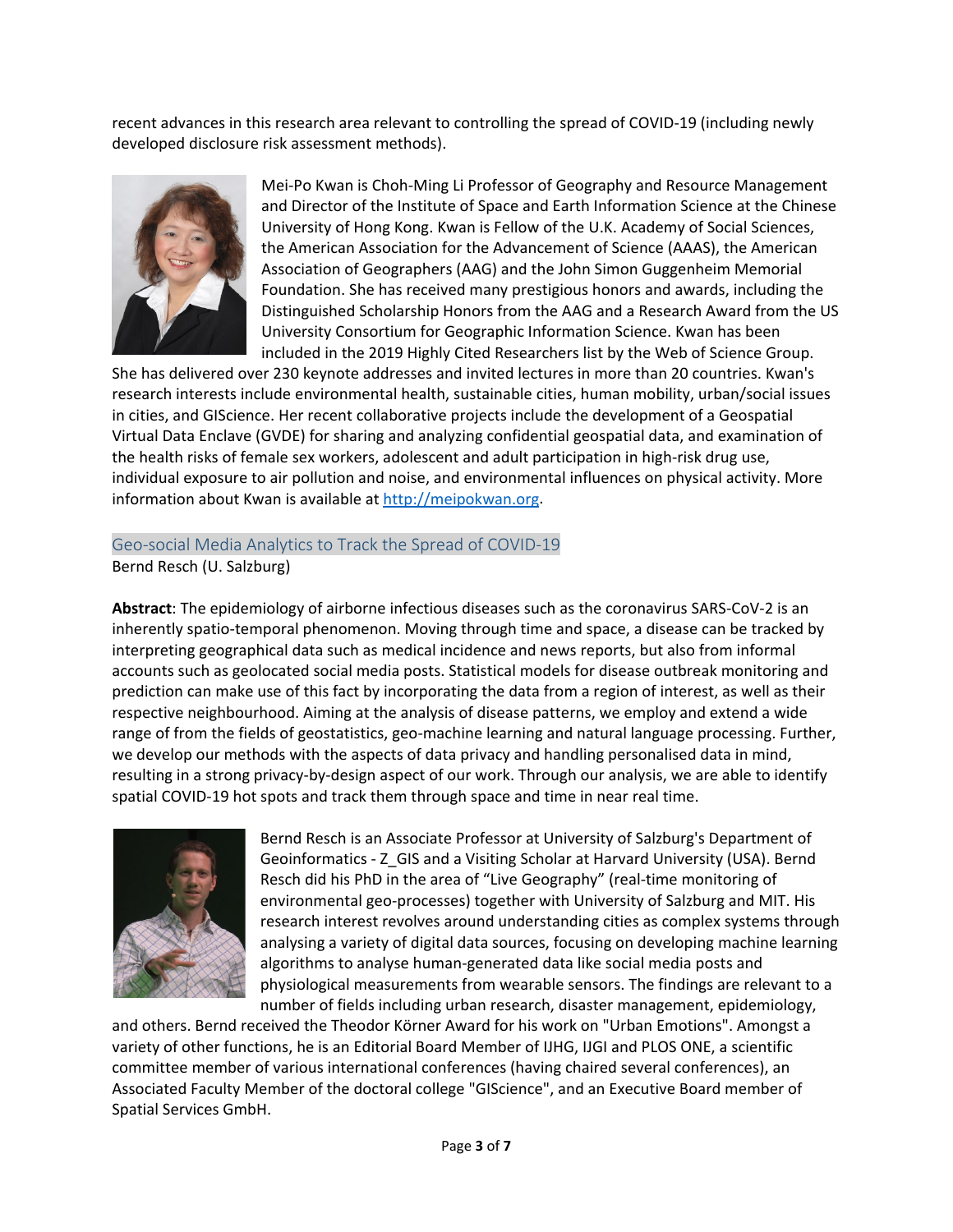## Surveillance and Modeling of COVID-19 Epidemics with Human Movement Trajectory Data Xun Shi (Dartmouth)

**Abstract**: Data of people's daily movement trajectories can be used to precisely derive information about contact between individuals, and in turn estimate the likelihood of occurrence of transmission between individuals. We applied this idea to surveillance and modeling of the COVID-19 epidemic in Nanchang City, China. With the coordination of the city government, we gained access to the mobile phone service carrier's records of mobile phone locations. With these data, we mapped the high-risk areas based on the trajectories of those confirmed COVID-19 patients; tracked down people who had close contact with those patients, and assisted establishing transmission chains (epidemic forest) of the patients. By analyzing the quantified overlap between the trajectories and the established epidemic forest, we extracted the information about the epidemics (e.g., R0) and conducted scenario analysis under different control and intervention measures. Our work demonstrates that individual-level movement trajectory data, when properly used, can be tremendously useful in surveillance and modeling of outbreaks of communicable diseases.



Xun Shi, Ph.D., Professor of Geography, Dartmouth College. Trained as a geographer and a GIS scholar, Dr. Shi's specialty is in health-related spatial analysis and modeling. He has been working on disease mapping, disease-environment association detection, spatiotemporal modeling of communicable diseases, assessment of access to healthcare services, quantification and modeling of uncertainty in health data, modeling of environmental exposures, and handling of confidential health data. He developed ArcHealth, a software package specially for spatial epidemiological analysis and modeling. He has extensive collaborations with epidemiologists and biomedical researchers. He received funding from NIH

and CDC. He has published more than 70 journal articles, as well as books and other publications.

#### Digital Tracing for Identifying Geospatial Temporal Hotspots of COVID-19 Transmission Yulin Hswen (Harvard)

**Abstract**: Emerging computational methods and digital data sources are changing the landscape of population health research. As COVID19 continues to spread across the US and globally, it is essential to leverage digital footprints to identify novel cases and areas of high risk of transmission. In this presentation, Dr. Hswen will cover three key objectives spanning the fields of computational epidemiology and population informatics in relation to COVID19. First, Dr. Hswen will provide an overview of the application of novel computational methods for uncovering patterns of disease and exploring the links between individual behaviors and illness trajectories. Second, Dr. Hswen will demonstrate how digital data can advance our understanding of COVID19 and citizen science methods that engage and inform the public on COVID19. Last, Dr. Hswen will consider how big data and computational methods can advance our understanding of the impact of social and environmental influences related to COVID19 on human health and well-being. Across each aim in this presentation, Dr. Hswen will draw from her work to highlight digital studies on COVID19. With access to myriad sources of unconventional digital data, Dr. Hswen will conclude by highlighting the opportunities afforded by these digital sources and platforms for discovering new insights about human behaviors and the spread of disease, and why this is now one of the most exciting times in modern history of medical research as there is potential to understand human health in ways that were previously not possible.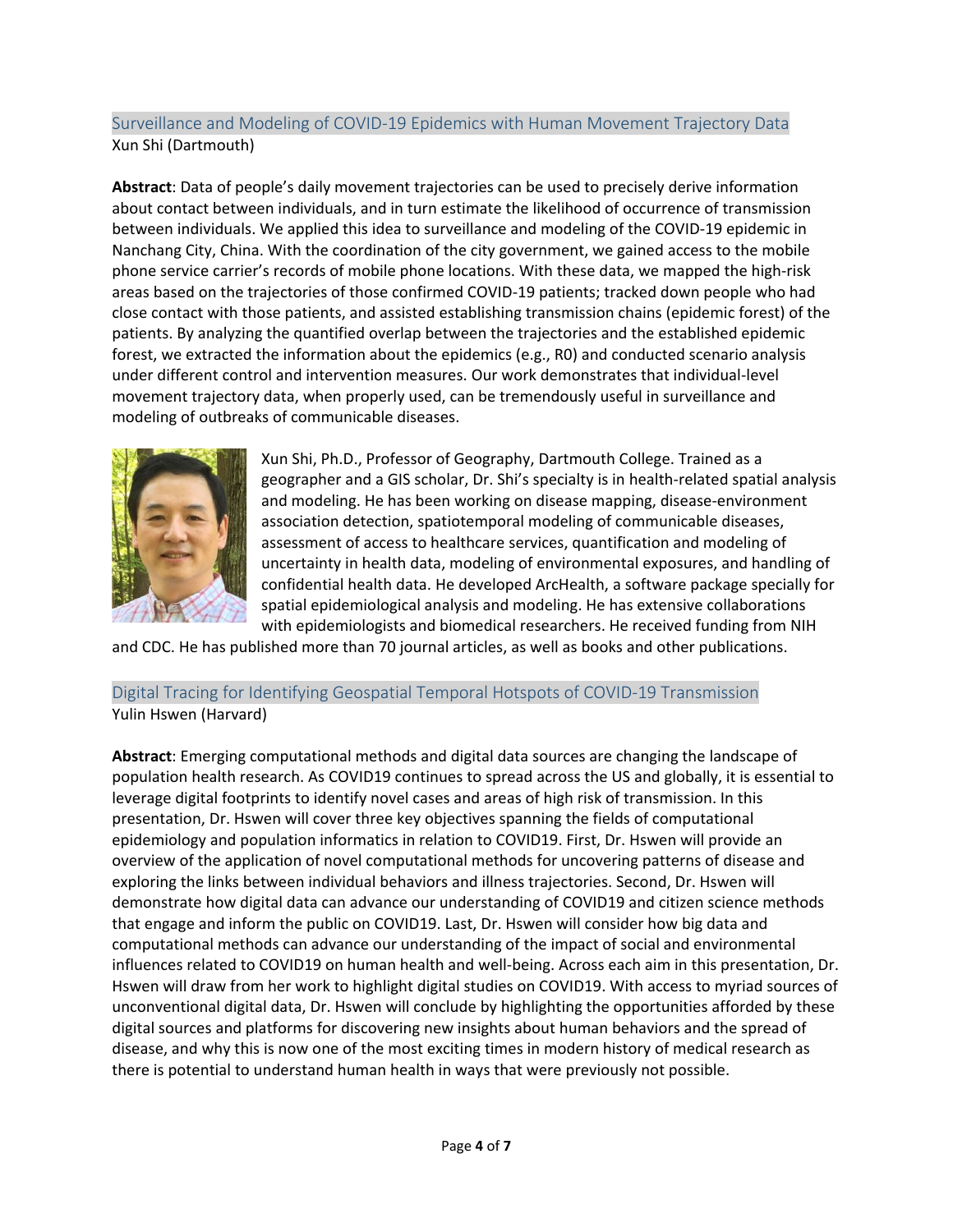

Dr. Yulin Hswen is a Computational Epidemiologist and Faculty in the Innovation Program at Boston Children's Hospital, Harvard Medical School. Dr. Hswen completed her doctoral training as a social and computational epidemiologist at the Harvard T.H. Chan School of Public Health, where her research focused on leveraging big data to uncover hidden social determinants and patterns of disease. Her current work within the Innovation Program seeks to develop and test new methods to capture informal online data sources towards generating population health insights that can be used to predict the onset and course of various diseases and public health threats. Dr. Hswen's research involves the

design and development of digital surveillance methods, as well as novel tools that can transform public practice and influence health policies. Dr. Hswen has received awards and competitive funding from the Canadian Institutes of Health Research, The Embassy of France, Harvard University, the Weatherhead Center, and the National Institutes of Health for her work in the field of social and computational epidemiology. Her work has been published in the New England Journal of Medicine, the American Journal of Public Health, Preventive Medicine, and the Journal of Medical Internet Research, and has been featured in Nature, Fast Company, Kaiser Health News, and Bloomberg.

Using GIS to Understand and Plan for Hospitals Surge and Alternate Care Locations Este Geraghty (Esri)

**Abstract**: It has been said that all models are bad, but some models are useful. During the COVID-19 pandemic, a plethora of hospital surge models have been proposed and used to help governments and healthcare systems plan resources for when and where they will be needed. This presentation will review a few selected models and follow them through to their logical conclusions – what resourcing decisions do the models support? What are the next steps?



Este Geraghty, MD, MS, MPH, CPH, GISP is the Chief Medical Officer at Esri, developer of the world's most powerful mapping and analytics platform. She heads Esri's worldwide health and human services practice and is passionate about transforming health organizations through a geographic approach. Formerly a Deputy Director with the California Department of Public Health, she led the state's open data initiative. She also served as Associate Professor at the University of California Davis, conducting research on geographic approaches to health policy and community development. Geraghty is the author of numerous health and GIS peer reviewed papers and book chapters. She has lectured extensively around the

world on a broad range of health GIS topics from social determinants of health to climate change and data privacy. She received her medical degree, master's degree in health informatics, and master's degree in public health from UC Davis. She is board certified in public health and a geographic information system professional. See https://www.esri.com/en-us/industries/health/overview for more information.

Geospatial Relationships in the COVID-19 Misinformation Infodemic

Rhys O'Neill (Novetta)

**Abstract**: In challenging environments with limited access to rapidly access information, accurate details concerning novel diseases and preventative measures to combat the growth of an outbreak often reach communities in incomplete, piecemeal fashion. The absence of information often leaves media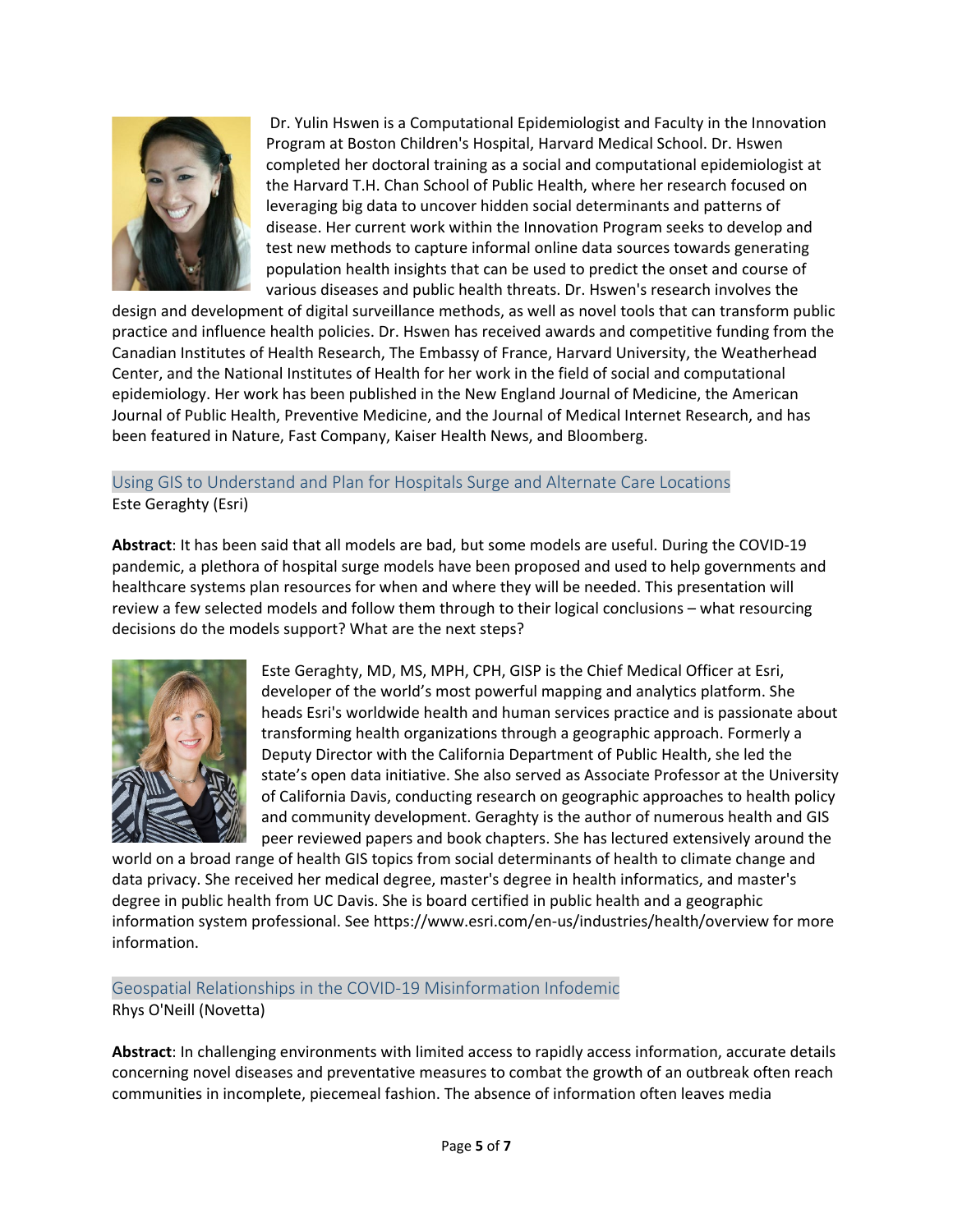personnel or authoritative figures to fill those gaps and can lead to dissemination of inaccurate descriptors or misinformation. Through Novetta's approach to tracking print and broadcast media (radio, television) in parallel to social media, we attempt to identify where information gaps are prevalent and what communication systems are failing to reach vulnerable populations, particularly those outside of regions with accessible or adequate healthcare infrastructure. Discovering and defining damaging misinformation and disinformation in these environments allows Novetta to map geospatial relationships between prevalence of this inaccurate content with the availability of appropriate communication channels to qualify target locations as "high risk." This method is intended to notify on the ground communication teams and promote targeted corrective messaging that limits the risk of community resistance to preventative measures during the spread of COVID-19 throughout our current area of responsibility in Africa.



Rhys O'Neill is an Open Source Analyst in the Novetta Mission Analytics Division and has been supporting DoD and HHS missions for six years. Rhys joined the Novetta team in 2015 and has been supporting the NIH's clinical trials for Ebola in Africa by providing key insight in challenging environments to drive operational success. He has served in the USMC and US Army and recently attended the 2019 Harvard GIS Institute program.

### Taking the pulse of COVID-19: A spatiotemporal rapid response Phil Yang (GMU)

**Abstract**: Since the outbreak of the novel coronavirus, it has spread fastly around the world. The WHO declared pandemic and many countries declared national emergencies. However, the factual information of COVID-19 and its impact to socioeconomic, policy, and even the real number of cases is unknown or complex. We put together international task forces to provide a response to this pandemic in a rapid fashion and continue to address these challenges in real time with 1) a live global covid-19 map with minute level case update from over 20 international sources; 2) correlation analyses between the outbreak and the policies and socioeconomic changes, as well as 3) providing an international collaboration forum and platform to develop, test, and share different models to understand better the past, present, and future of this global emergency. The research activities are integrated and sustained at the covid-19.stcenter.net gateway.



Dr. Chaowei Phil Yang is a leader of GIS and computing on identifying, learning and utilizing spatiotemporal patterns to enable science discoveries and engineering development. He is PI on over \$10M research grants and participated in over \$40M projects. Several of his numerous publications have been among the top five cited and read papers of IJDE and CEUS. His PNAS spatial computing definition paper is captured by Nobel Intent Blog in 2011. He placed ~20 professors in the U.S. and China, edited 10+ journal special issues & 6 books, and served in 10+ leader positions for organizations and development teams with fundamental GIS impact.